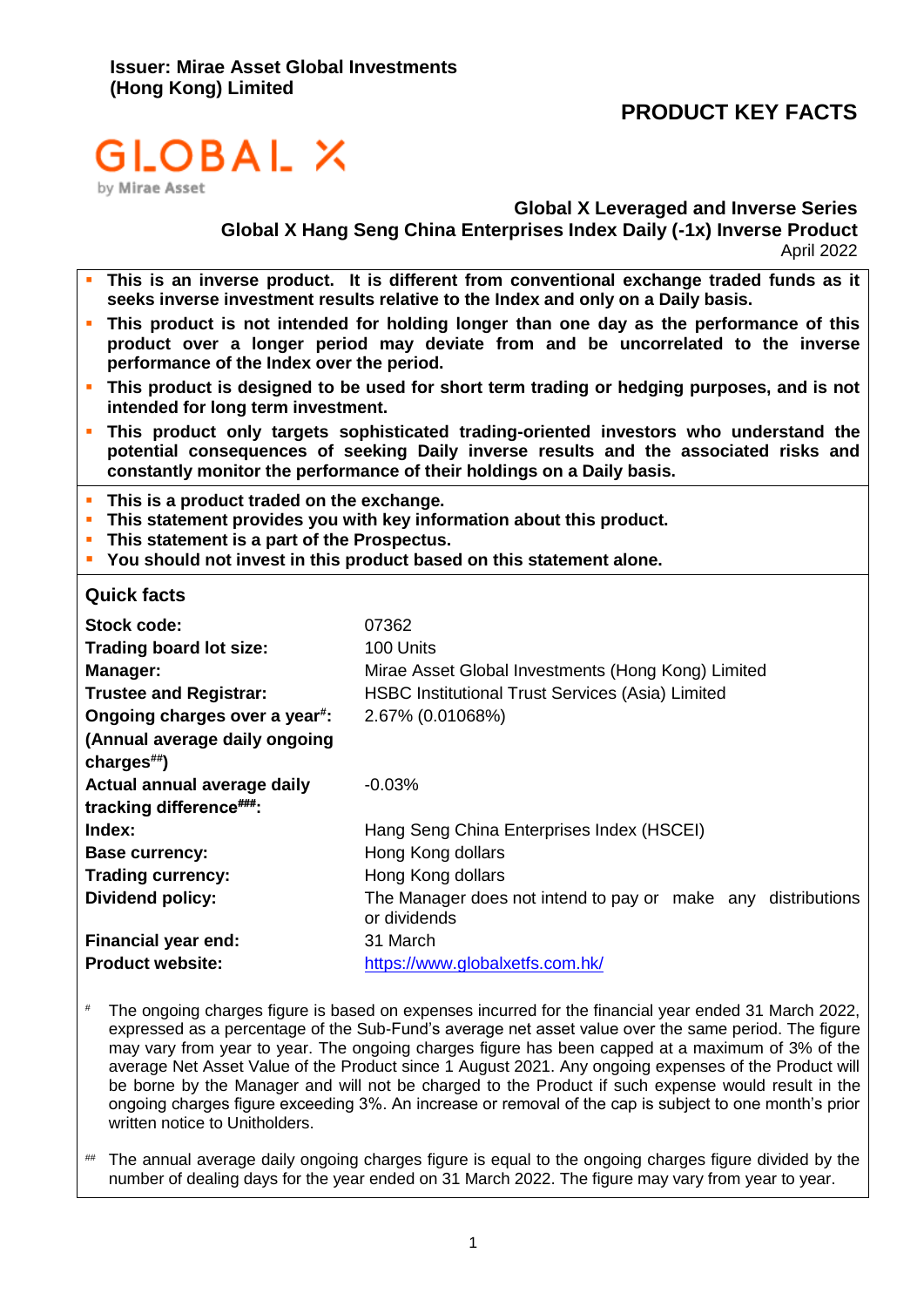This is an actual annual average daily tracking difference of the most recent calendar year and that investors should refer to the Product's website for updated actual average Daily tracking difference information.

# **What is this product?**

- Global X Hang Seng China Enterprises Index Daily (-1x) Inverse Product (the "**Product**") is a subfund of the Global X Leveraged and Inverse Series, which is an umbrella unit trust established under Hong Kong law. The Product is an index tracking product falling under Chapter 8.6 and Chapter 8.8 of the Code on Unit Trusts and Mutual Funds. The units of the Product ("**Units**") are listed on The Stock Exchange of Hong Kong Limited (the "**SEHK**"). These Units are traded on the SEHK like listed stocks.
- It is a futures-based product which invests directly in futures contracts on the Index traded on The Hong Kong Futures Exchange Limited (the "**HKFE**") ("**HSCEI Futures Contracts**") so as to give the Product the inverse (-1x) Daily performance of the Index.
- The Product is denominated in HKD. Creations and redemptions are in HKD only.

# **Objective and investment strategy**

# **Objective**

The Product seeks to provide investment results that, before fees and expenses, closely correspond to the inverse (-1x) Daily performance of the Hang Seng China Enterprises Index (HSCEI) (the "**Index**"). **The Product does not seek to achieve its stated objective over a period of time greater than one day.**

"**Daily**" in relation to the inverse performance of the Index or performance of the Product, means the inverse performance of the Index or performance of the Product (as the case may be) from the close of the relevant market of a given Business Day until the close of the relevant market on the subsequent Business Day.

# **Strategy**

In seeking to achieve the Product's investment objective, the Manager will adopt a futures-based replication investment strategy through investing directly in the spot month HSCEI Futures Contracts and in the spot month Mini-Hang Seng China Enterprises Index Futures Contracts, subject to the rolling strategy discussed below, to obtain the required exposure to the Index. For the purpose of this product key facts statement, any reference to HSCEI Futures Contracts shall include Mini-Hang Seng China Enterprises Index Futures Contracts, unless the context requires otherwise.

In entering into the spot month HSCEI Futures Contracts, the Manager anticipates that not more than 20% of the Net Asset Value of the Product from time to time will be used as margin to acquire the HSCEI Futures Contracts. Under exceptional circumstances (e.g. increased margin requirement by the exchange and/or brokers in extreme market turbulence), the margin requirement may increase substantially.

Not less than 80% of the Net Asset Value of the Product (this percentage may be reduced proportionally under exceptional circumstances when there is a higher margin requirement, as described above) will be invested in cash and cash equivalents (e.g. short term deposits) denominated in HKD. Yield in HKD from such cash and investment products will be used to meet the Product's fees and expenses and after deduction of such fees and expenses, the remainder (if any) will be reinvested into the Product.

The Product will not enter into securities lending transactions, sale and repurchase transactions, reverse repurchase transactions or other similar over-the-counter transactions.

# **Daily rebalancing**

The Product as an inverse product will rebalance its position on a day when the HKFE and SEHK are open for trading (i.e. a Business Day). On such days the Product will rebalance its position at or around the close of trading of the underlying market, by decreasing exposure in response to the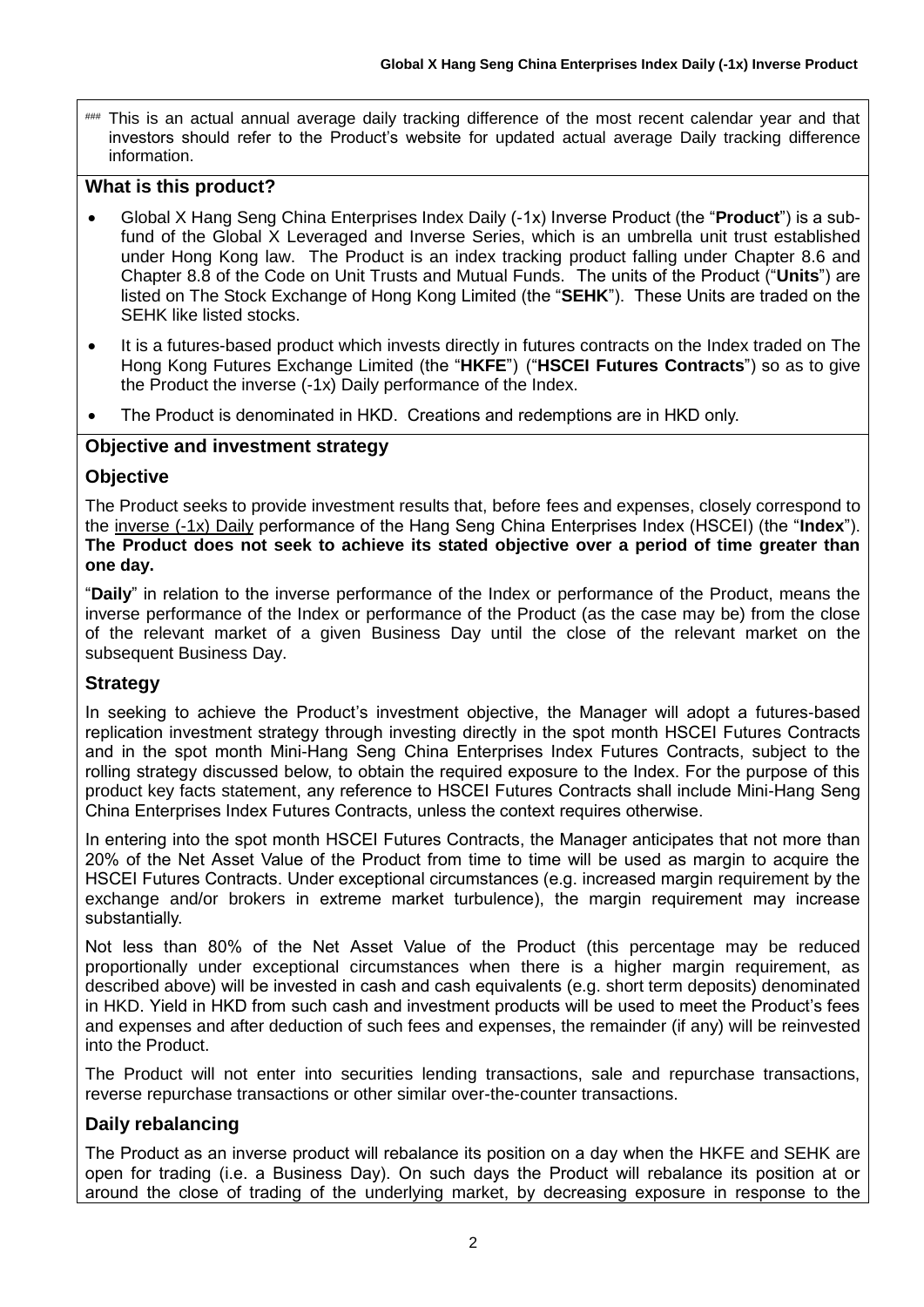Index's Daily gains or increasing exposure in response to the Index's Daily losses, so that its Daily inverse exposure ratio to the Index is consistent with the Product's investment objective.

#### **Futures roll**

The Manager will use its discretion to carry out the roll-over of the spot month HSCEI Futures Contracts into next month HSCEI Futures Contracts with the goal that, by one Business Day before the last trading day of the spot month HSCEI Futures Contracts, all roll over activities would have occurred.

#### **Index**

The Hang Seng China Enterprises Index (the "**Index**") measures the performance of the largest and most liquid Mainland securities (as defined below) listed in Hong Kong.

A "Mainland security" is defined as a Hong Kong-listed security that has at least 50% of its sales revenue (or profit or assets, if relevant) derived from mainland China.

The Index universe comprises securities of Mainland securities that are listed on the Main Board of the SEHK. It includes primary or secondary listed shares of companies and real estate investment trusts ("REITs"). It excludes stapled securities, foreign companies, biotech companies with stock names end with marker "B" and investment companies listed under Chapter 21 of the Listing Rules.

The Index adopts a free float-adjusted market capitalisation weighted methodology with a specified cap-level on individual constituent weightings. Currently, weighted voting rights constituents ("**WVRs**") and secondary-listed constituents are subject to a 5% weighting cap, and other constituents are subject to a 10% weighting cap. With effect from the June 2021 index rebalancing, all individual constituents, including WVRs, secondary-listed constituents and other constituents, will be subject to an aligned weighting cap of 8%.

The Index is a price return index. A price return index calculates the performance of the Index constituents without adjustments for cash dividends or warrant bonuses.

As at 31 March 2022, it comprised 50 constituent stocks with total market capitalisation of approximately HKD 18,049,302 million.

The Index was launched on 8 August 1994 and had a base level of 2,000 on 3 January 2000. The Index is denominated in HKD.

The Index is compiled and managed by Hang Seng Indexes Company Limited (the "**Index Provider**"). The Manager (and each of its Connected Persons) is independent of the Index Provider.

# **Index constituents**

You can obtain the most updated list of the constituents of the Index, their respective weightings and additional information of the Index including the index methodology and the closing level of the Index from the website of the Index Provider at [www.hsi.com.hk](http://www.hsi.com.hk/) (this website has not been reviewed by the SFC).

#### **Index codes**

Bloomberg: HSCEI Reuters: .HSCE

# **Use of derivatives / Investment in derivatives**

The Product's net derivative exposure may be more than 50% but up to 100% of the Product's Net Asset Value.

#### **What are the key risks?**

**Investment involves risks. Please refer to the Prospectus for details including as to the risk factors.**

**1. Investment risk**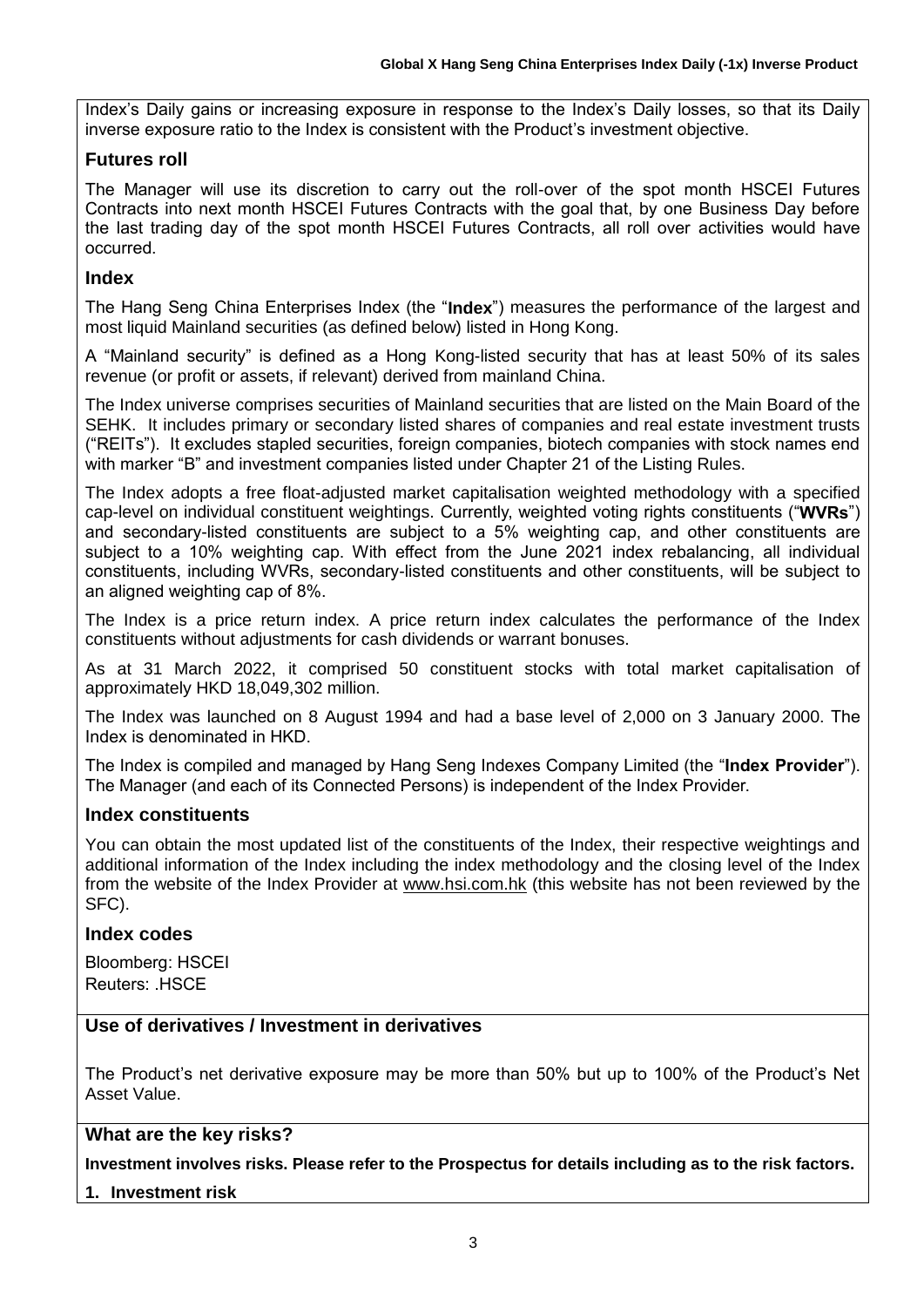The Product is a derivative product and not suitable for all investors. There is no guarantee of the repayment of principal. Therefore your investment in the Product may suffer substantial/total losses.

# **2. Inverse performance risk**

• The Product tracks the inverse Daily performance of the Index. Should the value of the underlying securities of the Index increase, it could have a negative effect on the performance of the Product. Unitholders could, in certain circumstances including a bull market, face minimal or no returns, or may even suffer a complete loss, on such investments.

# **3. Long term holding risk**

- **The Product is not intended for holding longer than one day** as the performance of the Product over a period longer than one day will very likely differ in amount and possibly direction from the inverse performance of the Index over that same period (e.g. the loss may be more than -1 times the increase in the Index).
- The effect of compounding becomes more pronounced on the Product's performance as the Index experiences volatility. With higher Index volatility, the deviation of the Product's performance from the inverse performance of the Index will increase, and the performance of the Product will generally be adversely affected.
- As a result of Daily rebalancing, the Index's volatility and the effects of compounding of each day's return over time, it is even possible that the Product will lose money over time while the Index's performance falls or is flat.

# **4. Inverse Product vs. short selling risk**

• Investing in the Product is different from taking a short position. Because of rebalancing the return profile of the Product is not the same as that of a short position. In a volatile market with frequent directional swings, the performance of the Product may deviate from a short position.

# **5. Unconventional return pattern risk**

• Inverse products aim to deliver the opposite of the daily return of the Index. If the value of the Index increases for extended periods, the Product will likely to lose most or all of its value.

# **6. Risk of rebalancing activities**

There is no assurance that the Product can rebalance its portfolio on a Daily basis to achieve its investment objective. Market disruption, regulatory restrictions or extreme market volatility may adversely affect the Product's ability to rebalance its portfolio.

# **7. Liquidity risk**

• The rebalancing activities of the Product typically take place near the end of a Business Day, at or around the close of trading of the underlying market, to minimise tracking difference. As a result, the Product may be more exposed to the market conditions during a shorter interval and may be more subject to liquidity risk.

# **8. Intraday investment risk**

Leverage factor of the Product may change during a trading day when market moves but it will not be rebalanced immediately. The Product is normally rebalanced near the end of a Business Day, at or around the close of trading of the underlying market. As such, return for investors that invest for a period less than a full trading day may be greater than or less than the inverse investment exposure to the Index, depending upon the movement of the Index from the last rebalancing until the time of purchase.

# **9. Portfolio turnover risk**

• Daily rebalancing of Product's holdings causes a higher level of portfolio transactions than compared to the conventional ETFs. High levels of transactions increase brokerage and other transaction costs.

# **10.Futures contracts risks**

- The Product is a futures based product. Investment in futures contracts involves specific risks such as high volatility, leverage, rollover and margin risks. The leverage component of futures contracts can result in a loss significantly greater than the amount invested in the futures contracts by the Product. Exposures to futures contracts may lead to a high risk of significant loss by the Product.
- A "roll" occurs when an existing futures contract is about to expire and is replaced with a futures contract representing the same underlying but with a later expiration date. The value of the Product's portfolio (and so the Net Asset Value per Unit) may be adversely affected by the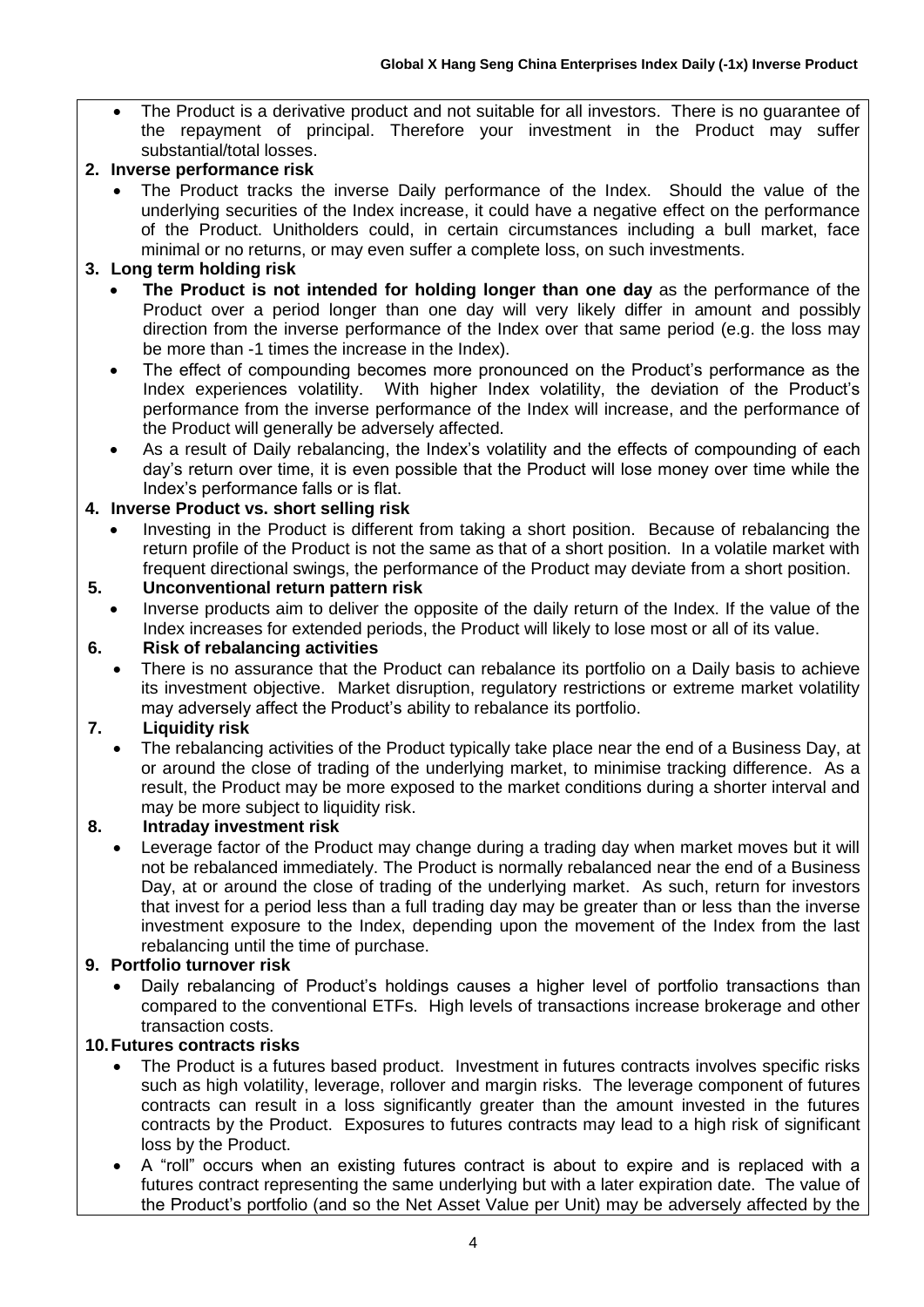cost of rolling positions forward as the futures contracts approach expiry.

There may be imperfect correlation between the value of the underlying reference assets and the futures contracts, which may prevent the Product from achieving its investment objective.

#### **11.Volatility risk**

• Prices of the Product may be more volatile than conventional ETFs because of the Daily rebalancing activities.

#### **12.Holding of HSCEI Futures Contracts restriction in number risk**

The positions of futures contracts or stock options contracts held or controlled by the Product, and/or the positions held or controlled by the Manager, including positions held for the Manager's own account or for the funds under its management (such as the Product) but controlled by the Manager, may not in aggregate exceed the relevant maximum under the Securities and Futures (Contracts Limits and Reportable Position) Rules (the "**Rules**"). Accordingly, if the position held or controlled by the Product, and/or the positions held or controlled by the Manager, including positions held for the Manager's own account or for the funds under its management (such as the Product) but controlled by the Manager, reaches the relevant position limit or if the Net Asset Value of the Product grows significantly, the restrictions under the Rules may prevent creations of Units due to the inability under the Rules of the Product to acquire further HSCEI Futures Contracts. This may cause a divergence between the trading price of a Unit on the SEHK and the Net Asset Value per Unit. The investment exposure could also deviate from the target exposure which adds tracking error to the Product.

# **13.Concentration and mainland China market risk**

The Product is subject to concentration risks as a result of tracking the inverse performance of a single geographical region or country (the PRC including Hong Kong). The value of the Product may be more volatile than that of a fund having a more diverse portfolio of investments. The Index constituents are companies listed on the SEHK and primarily traded in Hong Kong, and have substantial business exposure to the PRC, an emerging market. Investments of the Product may involve increased risks and special considerations not typically associated with investment in more developed markets, such as liquidity risks, currency risks/control, political and economic uncertainties, legal and taxation risks, settlement risks, custody risk and the likelihood of a high degree of volatility.

#### **14.Passive investments risks**

• The Product is not "actively managed" and therefore the Manager will not have discretion to adapt to market changes when the Index moves in an unfavourable direction to the Product. In such circumstances the Product will also decrease in value.

#### **15.Trading risks**

- The trading price of the Units on the SEHK is driven by market factors such as the demand and supply of the Units. Therefore, the Units may trade at a substantial premium or discount to the Net Asset Value.
- As investors will pay certain charges (e.g. trading fees and brokerage fees) to buy or sell Units on the SEHK, investors may pay more than the Net Asset Value per Unit when buying Units on the SEHK, and may receive less than the Net Asset Value per Unit when selling Units on the SEHK.

#### **16.Trading differences risk**

- The HKFE and the SEHK have different trading hours. As the HKFE may be open when Units in the Product are not priced, the value of the HSCEI Futures Contracts in the Product's portfolio may change at times when investors will not be able to purchase or sell the Product's Units. Difference in trading hours between the HKFE and the SEHK may increase the level of premium/discount of the Unit price to its Net Asset Value.
- Trading of the Index constituents closes earlier than trading of the HSCEI Futures Contracts so there may continue to be price movements for HSCEI Futures Contracts when Index constituents are not trading. There may be imperfect correlation between the value of the Index constituents and the HSCEI Futures Contracts, which may prevent the Product from achieving its investment objective.

#### **17.Tracking error and correlation risks**

• Fees, expenses, transaction costs, high portfolio turnover, liquidity of the market and the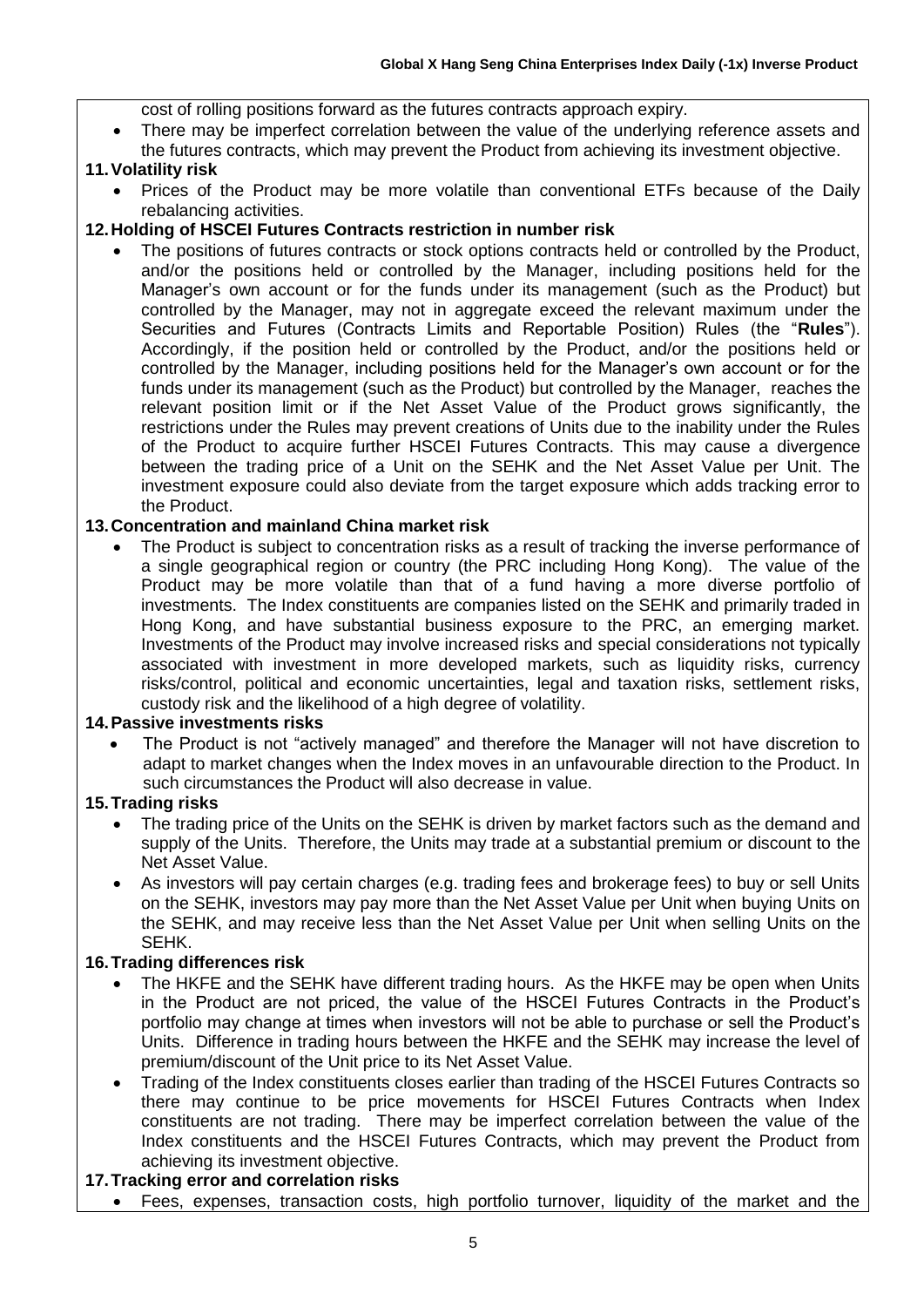investment strategy adopted by the Manager may result in tracking error, and the reduced correlation between the performance of the Product and the Daily inverse performance of the Index. The Manager will monitor and seek to manage such risk in minimising tracking error. There can be no assurance of exact or identical replication at any time of the Daily inverse performance of the Index.

#### **18.Termination risk**

• The Product may be terminated early under certain circumstances, for example, where there is no market maker, the Index is no longer available for benchmarking or if the size of the Product falls below HKD80 million. Any distribution received by a Unitholder on termination of the Product may be less than the capital initially invested by the Unitholder, resulting in a loss to the Unitholder.

#### **19.Reliance on market maker risks**

• Although it is a requirement that the Manager will use its best endeavours to put in place arrangements so that at least one market maker will maintain a market for the Units and gives not less than 3 months' notice prior to terminating market making arrangement under the relevant market maker agreement, liquidity in the market for the Units may be adversely affected if there is only one market maker for the Units. Also, the Product may be required by the SFC to be terminated if there is no market maker for the Units. There is no guarantee that any market making activity will be effective.

#### **How has the Product performed?**



- Past performance information of the Product is not indicative of future performance. Investors may not get back the full amount invested.
- The computation basis of performance of the Product is based on the calendar year end, NAV-To-NAV, without any reinvestment of distributions.
- The graph shows how much the Product and the underlying index increased or decreased in value during the calendar year being shown.
- Performance of the Product has been calculated in HKD taking into account ongoing charges and excluding your trading costs on SEHK.
- The Product seeks to achieve its stated investment objective in one day and rebalances at the end of the day. That is, the performance of the Product may not correspond to the inverse return of the underlying index over a one-year period or any period beyond one day. Investors should refer to the Prospectus for more information about the differences between the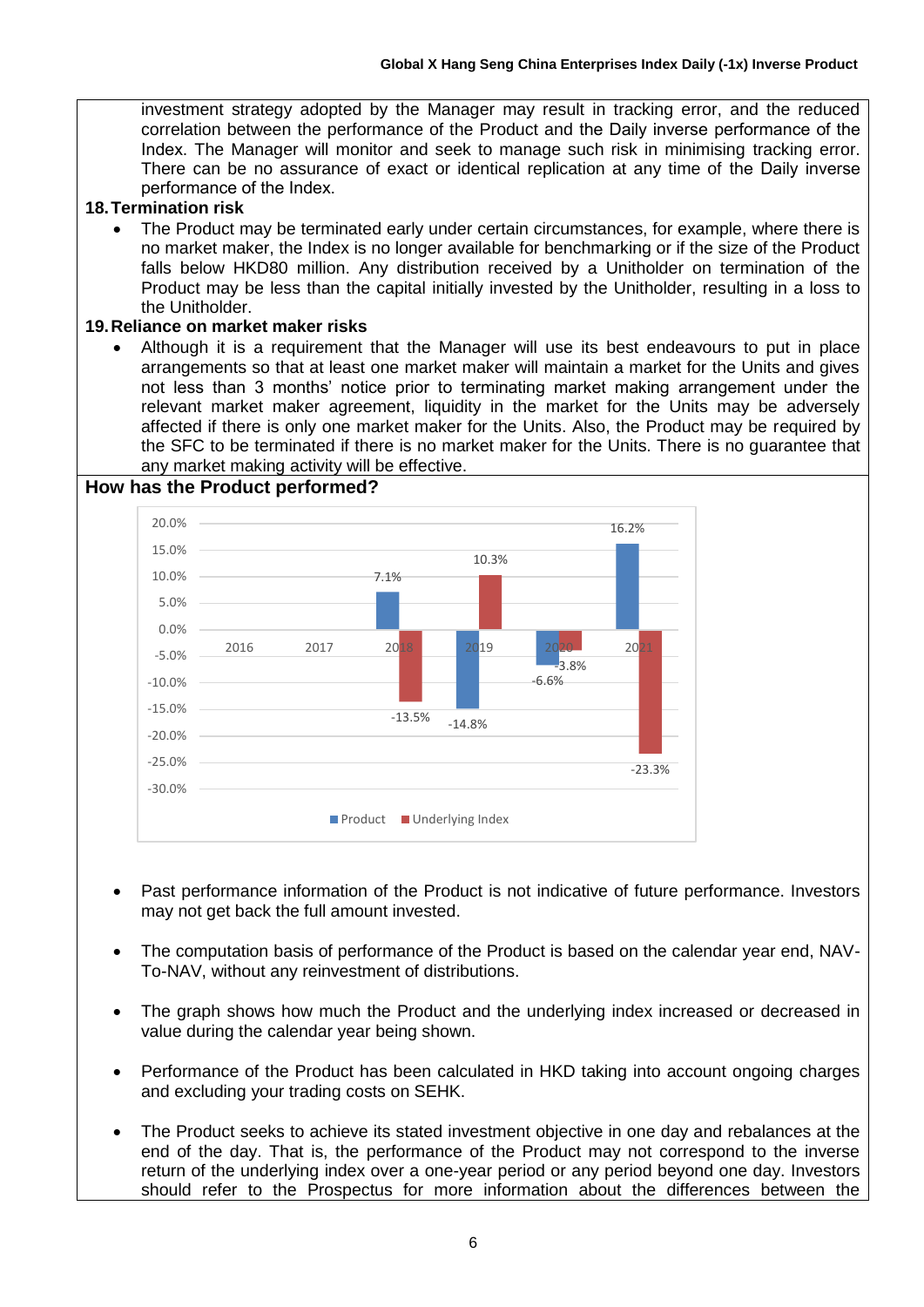performance of the Product and the inverse return of the underlying index over a period longer than one day.

- Where no past performance is shown there was insufficient data available in that year to provide performance.
- Launch date: 10 March 2017

#### **Is there any guarantee?**

The Product does not have any guarantees. You may not get back the amount of money you invest.

#### **What are the fees and charges?**

#### **Charges incurred when trading the Product on the SEHK**

| Fee                     | What you pay            |
|-------------------------|-------------------------|
| <b>Brokerage fee</b>    | Market rates            |
| <b>Transaction levy</b> | $0.0027\%$ <sup>1</sup> |
| <b>Trading fee</b>      | $0.005\%$ <sup>2</sup>  |
| <b>Stamp duty</b>       | Nil                     |

<sup>1</sup> Transaction levy of 0.0027% of the trading price of the Units, payable by each of the buyer and the seller.

 $2$  Trading fee of 0.005% of the trading price of the Units, payable by each of the buyer and the seller. **Ongoing fees payable by the Product**

The following expenses will be paid out of the Product. They affect you because they reduce the Net Asset Value which may affect the trading price.

|                           | Annual rate (as a % of the Product's Net<br><b>Asset Value)</b>                                                       |
|---------------------------|-----------------------------------------------------------------------------------------------------------------------|
| <b>Management fee*</b>    | Up to 0.65%                                                                                                           |
| Trustee fee*              | Up to 0.12%, subject to a monthly minimum<br>of HKD78,000 (minimum fee waived from 10<br>March 2017 to 10 March 2019) |
| <b>Performance fee</b>    | Not applicable                                                                                                        |
| <b>Administration fee</b> | Not applicable                                                                                                        |

Please note that such a fee may be increased up to a permitted maximum amount by providing 1 month's prior notice to Unitholders. Please refer to the "Fees and Charges" section of the Prospectus for details.

#### **Other fees**

You may have to pay other fees when dealing in the Units of the Product.

# **Additional information**

The Manager will publish important news and information with respect to the Product (including in respect of the Index), in the English and Chinese languages (unless otherwise specified), on the Manager's website at https://www.globalxetfs.com.hk/ (which has not been reviewed by the SFC) including:

- the Prospectus and this statement (as revised from time to time);
- **•** the latest annual accounts and interim unaudited report (in English only);
- any notices relating to material changes to the Product which may have an impact on its investor